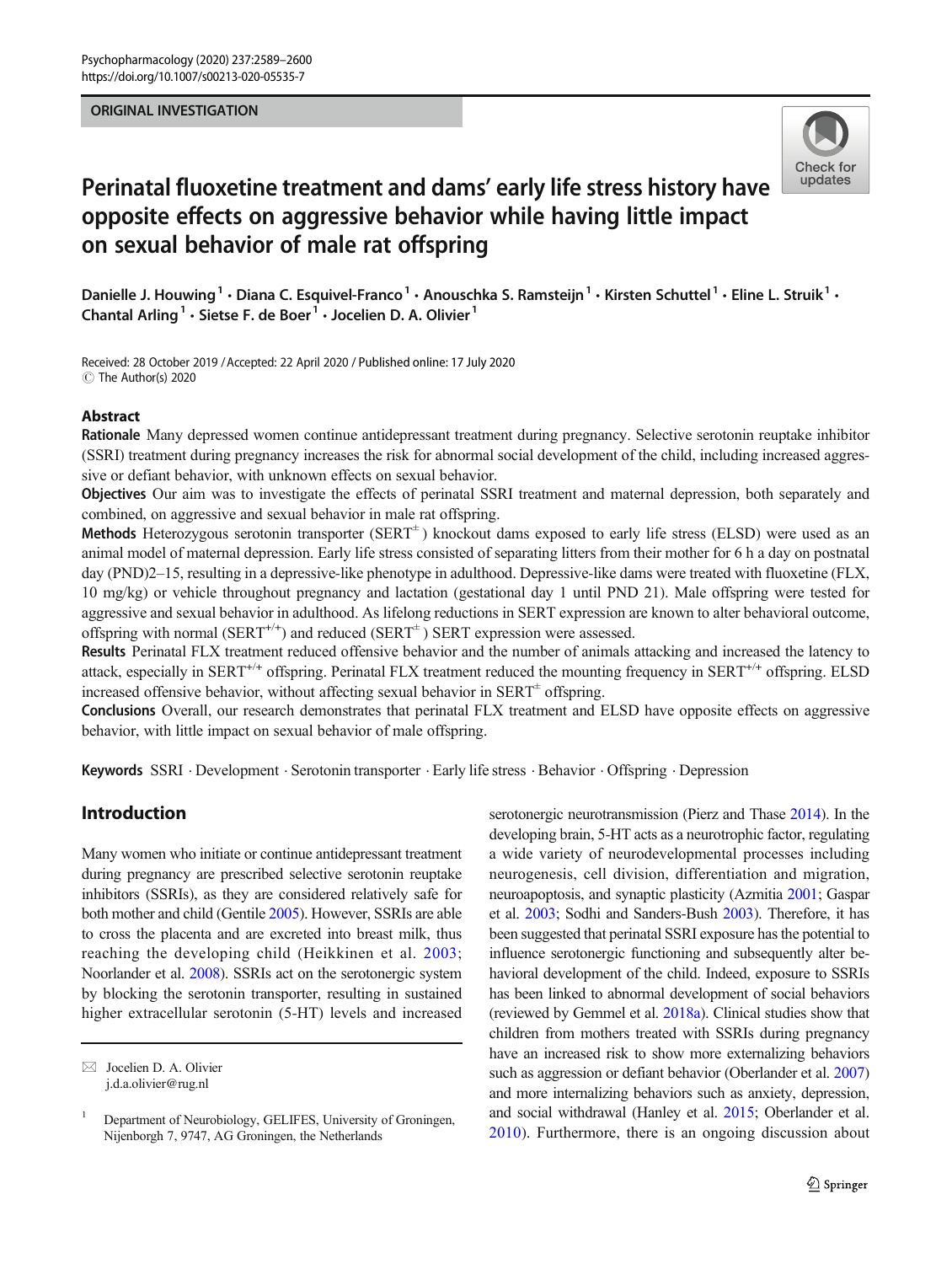whether SSRI treatment increases the risk for the child to develop autism spectrum disorder, as effects often disappear when controlling for maternal illness (Brown et al. [2017](#page-9-0); Kaplan et al. [2017;](#page-10-0) Zhou et al. [2018](#page-11-0)). In preclinical studies, it has been shown that developmental SSRI exposure affects various social behaviors in rodents, including aggressive and sexual behavior. For instance, treating rat dams with fluoxetine (FLX) during the prenatal period increased the number of fighting bouts in adult male offspring, without affecting attack latency (Singh et al. [1998](#page-11-0)). Treating mice dams with FLX during the prenatal and early postnatal period resulted in an increased number of offspring attacking intruder mice, even though they showed a similar amount of aggressive behavior compared with control mice (Kiryanova and Dyck [2014\)](#page-10-0). Concerning sexual behavior, offspring from mice dams treated with FLX from conception until weaning showed reduced sexual incentive motivation, without affecting copulatory behaviors (Gouvêa et al. [2008\)](#page-10-0). In rats, a decrease in copulatory behaviors including number of mounts, intromission, and ejaculations has been found after exposure to the SSRI citalopram during the early postnatal period (Harris et al. [2012](#page-10-0); Maciag et al. [2006;](#page-10-0) Rodriguez-Porcel et al. [2011](#page-11-0)). These data indicate that perinatal SSRI exposure increases aggressive behavior, while decreasing sexual behavior. Interestingly, similar neural structures are involved in intermale aggression and reproductive behavior (Anderson [2012\)](#page-9-0). Even though the pathways of reproductive and offensive behaviors are shared, exposure to perinatal FLX appears to have opposite effects on aggressive and sexual behavior in male rodent offspring. Since it is difficult to discern the effects of maternal depression and SSRI treatment in humans, animal models of maternal stress are of great help to separate the effects of maternal depression and SSRI treatment during pregnancy on offspring behavior. From a translational perspective, studying the effects of perinatal SSRI exposure in an animal model of depression is highly relevant, as usually depressed and not healthy women take SSRIs. In rodents, stress during the prenatal period has been associated with reduced aggression in male offspring (Kinsley and Svare [1986](#page-10-0); Patin et al. [2005\)](#page-11-0). In contrast, stressors during the early postnatal period, such as maternal separation or social deprivation, have been found to increase aggressive behavior in rodents (Sandi and Haller [2015](#page-11-0)). Besides aggressive behavior, it has also been shown that both prenatal and early postnatal stress in rodents reduce male sexual behavior, especially the number of copulatory behaviors (Masterpasqua et al. [1976](#page-10-0); Rhees and Fleming [1981](#page-11-0)), and result in less animals showing at least one intromission or ejaculation response (Hernández-Arteaga et al. [2016](#page-10-0); Rhees et al. [2001\)](#page-11-0). The number of preclinical studies combining the effects of maternal stress and SSRI exposure during the perinatal period to investigate offspring neurodevelopment is increasing but still limited when it comes to aggressive and sexual behavior. Kiryanova et al. ([2016\)](#page-10-0) studied the effects of FLX treatment in mouse dams exposed to prenatal chronic unpredictable tress.

They found that perinatal FLX treatment increased levels of aggressive behavior, while prenatal stress reduced levels of aggressive behavior in male offspring mice (Kiryanova et al. [2016](#page-10-0)). Interestingly, when FLX treatment was administered in dams exposed to early life stress, offspring displayed normal aggressive behavior. When it comes to sexual behavior, Rayen et al. [\(2013\)](#page-11-0) found that FLX treatment during lactation reduced the number of intromissions and resulted in a longer latency to the first intromission and ejaculation in male offspring. However, prenatal restraint stress and the combination of prenatal stress and FLX treatment did not affect copulatory behavior of male offspring (Rayen et al. [2013\)](#page-11-0). While these studies use an animal model of prenatal stress, pregestational stress might be more clinically relevant, as many women cope with a depression long before they become pregnant. Therefore, we investigated the effects of perinatal FLX treatment on aggressive and sexual behavior in male offspring using an animal model of pregestational maternal depression. Our animal model of maternal depression consists of heterozygous serotonin transporter knockout ( $SERT^{\pm}$ ) dams that as pups have been exposed to early life stress (early life stress in dams, ELSD), resulting in depressive-like behavior (Houwing et al. [2019a\)](#page-10-0). As reduced SERT expression has been associated with increased vulnerability to develop anxiety and depressive-like behavior after stressful life events (Caspi et al. [2003\)](#page-9-0), but also with poorer response to FLX treatment in adults (Stevenson [2018](#page-11-0)), we expected offspring SERT genotype to interact with FLX and ELSD. Furthermore, as it has been shown that perinatal SSRI treatment can increase aggressive behavior in rodent offspring (Kiryanova et al. [2016;](#page-10-0) Kiryanova and Dyck [2014;](#page-10-0) Singh et al. [1998\)](#page-11-0), we expected a similar increase in aggression toward an intruder after perinatal FLX treatment. In addition, we expected ELSD to reduce offspring aggressive behavior (Kinsley and Svare [1986;](#page-10-0) Kiryanova et al. [2016;](#page-10-0) Patin et al. [2005](#page-11-0)). When offspring is exposed to perinatal FLX and ELSD, we expect aggressive behavior in offspring to be normal (Kiryanova et al. [2016](#page-10-0)). Furthermore, since multiple studies show reduced sexual behavior after both SSRI exposure (Gouvêa et al. [2008;](#page-10-0) Maciag et al. [2006;](#page-10-0) Rayen et al. [2013](#page-11-0)) and prenatal stress (Hernández-Arteaga et al. [2016;](#page-10-0) Masterpasqua et al. [1976;](#page-10-0) Rhees and Fleming [1981\)](#page-11-0), we similarly expected perinatal FLX treatment and ELSD, independently as well as combined, to reduce sexual behavior in the offspring.

## Materials and methods

## Animals

Wistar rats were maintained on a reversed 12-h light/dark cycle (lights off at 11:00 a.m.) with ad libitum access to food (RMH-B, AB Diets; Woerden, the Netherlands) and tap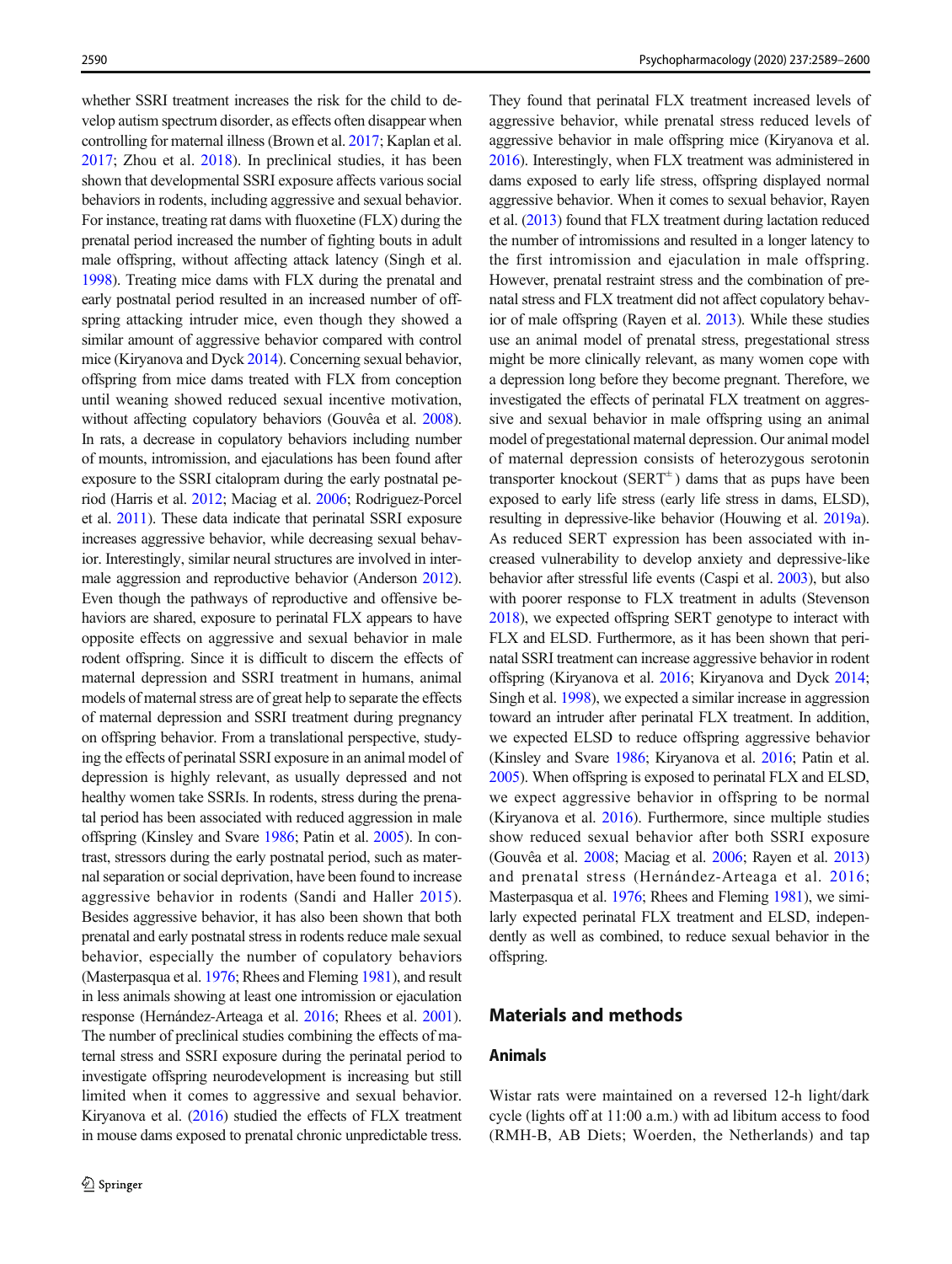water. A wooden gnawing stick  $(10 \times 2 \times 2$  cm) and nesting material (Enviro-dri®) was provided for environmental enrichment. Animals were housed in Makrolon type 3 cages  $(38.2 \times 22.0 \times 15.0$  cm) during individual housing or Makrolon type 4 cages  $(55.6 \times 33.4 \times 19.5 \text{ cm})$  during social housing. All breeding occurred in our own facility. All experimental procedures were approved by the Groningen University Committee of Animal experiments (DEC 6936A).

#### Early life stress in dams

Serotonin transporter knockout rats (Slc6a41Hubr) were bred crossing SERT<sup>+/−</sup> females with SERT<sup> $±$ </sup> males, resulting in pups of three genotypes (SERT<sup>+/+</sup>, SERT<sup>+</sup>, and SERT<sup>-/-</sup>). These pups (future dams) were randomly assigned to either the control group (CTR) or the early life stress group (ELS). ELS consisted of maternally separating both male and female pups of all SERT genotypes as a whole litter for 6 h a day from postnatal day (PND)2–15. CTR pups were taken away during this period for 15 min and handled briefly. At PND21, pups were weaned and socially housed with same-treated, same sex pups from different litters. When adult,  $SERT^{\pm}$  females exposed to ELS show depressive-like behavior (Houwing et al. [2019a\)](#page-10-0) and were therefore used as an animal model for maternal depression.

## Perinatal fluoxetine treatment

In total, 85 (33 CTR and 52 ELS) female  $SERT^{\pm}$  and 47 male  $SERT^{+/+}$  rats were used for breeding. Female estrus was determined by measuring vaginal wall impedance (model MK-11, Muromachi, Tokyo, Japan) and followed by housing the receptive female together with a male for 24 h (gestational day 0, G0). CTR and ELS  $SERT^{\pm}$  females were randomly assigned to the vehicle-treated (VEH) or fluoxetine-treated (FLX) group. Using oral gavage, dams were treated daily with VEH (methylcellulose 1%, Sigma-Aldrich Chemie BV, Zwijndrecht, the Netherlands) or FLX (10 mg/kg; Pharmachemie BV, the Netherlands) injected at a volume of 5 mL/kg from G0 until weaning of the pups at PND21. For oral gavage, flexible PVC feeding tubes (Vygon, Valkenswaard, the Netherlands) were used without restraining the animals, thus minimizing stress. To determine the exact dosing volume, dams were weighed daily. Four groups of dams were used: (1) CTR dams + VEH treatment (CTR-VEH)  $(n = 11)$ , (2) CTR dams + FLX treatment (CTR-FLX)  $(n = 22)$ , (3) ELS in dams + VEH treatment (ELSD-VEH)  $(n = 15)$ , and (4) ELS in dams + FLX treatment (ELSD-FLX)  $(n = 37)$ . Dams were checked twice a day for pup delivery. Pregnancy outcomes of the dams and litter characteristics have been reported elsewhere (Houwing et al. [2019b\)](#page-10-0). On PND21, pups were weaned, and ears were punched for individual recognition and genotyping (El Aidy et al. [2017](#page-10-0)).

 $SERT^{+/+}$  and  $SERT^{\pm}$  offspring were housed with 3–5 sametreated, same-sex animals from different litters while mixing genotypes. Due to unexpected high mortality rates in dams and offspring from FLX groups (Houwing et al. [2019b\)](#page-10-0), offspring from three (aggressive behavior) or even four (sexual behavior) batches were needed to complete this study. In addition, because of the reduced survival of FLX pups, 4.7% of the litters (batch 1 to 3) up to five pups per litter were used. No litter effects were found.

## Behavioral testing

Both SERT<sup>+/+</sup> and SERT<sup> $\pm$ </sup> male offspring were tested for aggressive and sexual behavior during adulthood. Different batches of males were used for aggressive and sexual behavior. Males used for aggressive behavior were previously tested for juvenile play (4–5 weeks of age) and social interaction (10–12 weeks of age) (Houwing et al. [2019b](#page-10-0)). Males used for sexual behavior were previously tested for affective behavior, including the open field test (16 weeks of age), the forced swim test (26 weeks of age), and the sucrose preference test (27–30 weeks of age) (Houwing et al., in preparation). Testing occurred between 12:00 p.m. and 5:00 p.m. during the active dark phase of the animals. Behavior was manually scored and analyzed by one observer blind to treatment using The Observer XT version 11.0 (Noldus Information Technology B.V., Wageningen, The Netherlands).

### Aggressive behavior

Male (14–16 weeks old) offspring (SERT<sup>+/+</sup>: CTR-VEH  $n =$ 11, CTR-FLX  $n = 11$ , ELSD-VEH  $n = 11$ , ELSD-FLX  $n = 10$ . SERT $\pm$ : CTR-VEH  $n = 11$ , CTR-FLX  $n = 11$ , ELSD-VEH  $n = 9$ , ELSD-FLX  $n = 11$ ) were tested for aggressive behavior in the resident-intruder test (Koolhaas et al. [2013\)](#page-10-0). Male residents were paired with an adult non-experimental  $SERT^{+/+}$ female and housed in a large cage  $(80 \times 55 \times 50 \text{ cm})$  for 1 week to habituate and establish territorial behavior. Females were oviduct ligated 2 weeks before the habituation period, to prevent pregnancy and the development of maternal aggression while keeping hormonal regulation intact. Pairs were housed with a polycarbonate tunnel and 2 wooden gnawing sticks  $(10 \times 2 \times 2$  cm) for enrichment, while food (RMH-B, AB Diets; Woerden, the Netherlands), and tap water were present ad libitum. Cages were covered with a 2-cm layer of Aspen wood chip bedding and were not cleaned during the habituation and testing period. Females and enrichment were removed at least 1 h before testing, and testing occurred under dim light conditions (10 lx). Residents received three training sessions followed by a test session on consecutive days. During training, an unfamiliar nonexperimental male  $SERT^{+/+}$  rat (intruder) was introduced into the resident's cage, and the latency to attack the intruder by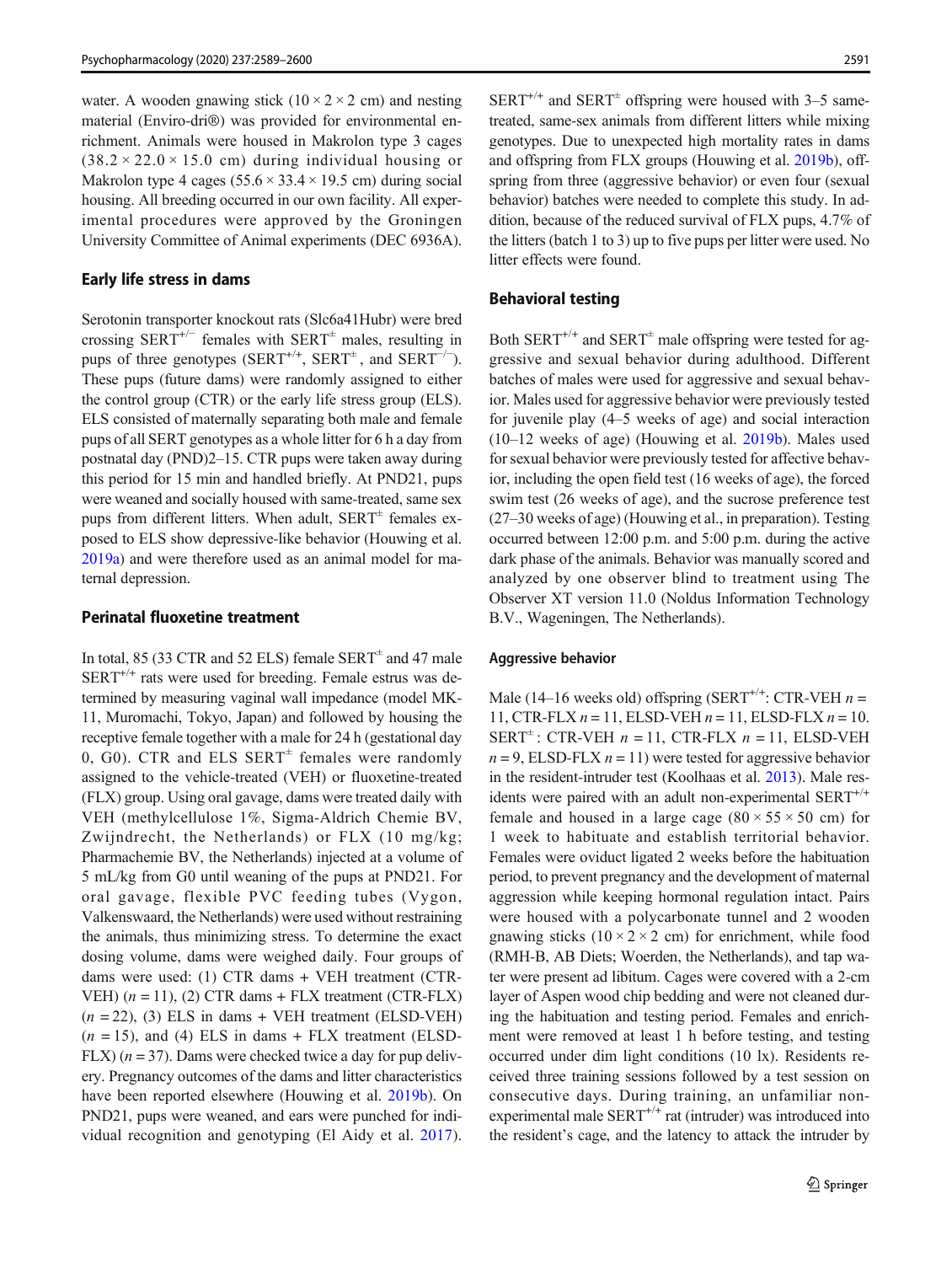biting was observed. After the first biting attack, or when no attack occurred within 10 min, the intruder was removed. Residents and intruders were weighed prior to habituation to ensure that intruders were lighter than residents. Intruders were only used once a day, and each resident received an unfamiliar intruder for each training and test session. During the test session, aggressive behavior of the resident was recorded on video for 10 min after the first attack. If residents did not attack the intruder, the first 10 min of the video were scored. The frequency and duration of the following behaviors of the resident were manually scored from the video recordings: (1) offensive behavior (lateral threat, upright posture, clinch attack, keep down, and chasing), (2) social behavior (moving toward/following, social sniffing, social grooming), (3) defensive behavior (keep off and submissive behavior), and (4) non-social behavior (non-social exploration, rearing, inactivity, and self-grooming). Furthermore, the latency to attack the intruder was scored. In addition, we calculated the proportion of animals attacking the intruder during the test session. Behavioral measures were converted into percentage of total time spent on the behavior.

#### Sexual behavior

Male (32 weeks old) offspring (SERT<sup>+/+</sup>: CTR-VEH  $n = 10$ , CTR-FLX  $n = 10$ , ELSD-VEH  $n = 11$ , ELSD-FLX  $n = 10$ , SERT $\pm$ : CTR-VEH  $n = 10$ , CTR-FLX  $n = 10$ , ELSD-VEH  $n = 11$ , ELSD-FLX  $n = 11$ ) were assessed for sexual behavior in  $45 \times 30 \times 50$  cm Phenotyper cages (Noldus Information Technology B.V., Wageningen, The Netherlands) under red light conditions. Cages were covered with a 2-cm layer of Aspen wood chip bedding and were not cleaned during the testing period. Adult female SERT<sup>+/+</sup> rats were used as stimulus animals, and estrous was induced with a single s.c. injection of 50 μg estradiol benzoate (dissolved in sesame oil saturated with lecithin) 36–42 h prior to testing (Olivier et al. [2011\)](#page-11-0). First, males were allowed to habituate to the test cage for 10 min. Subsequently, a receptive female was introduced, and sexual behavior was recorded on video for 30 min. To ensure the male was able to interact with a receptive and willing female, female behavior was observed within the first 5 min of the test. If she repeatedly rejected the male (e.g., kicking, turning around to prevent mounting), she was replaced. Training of sexual behavior occurred once a week for 6 consecutive weeks. Sexual behavior was recorded on video tape in week 7, when the animals were sexually experienced. The frequency and latency of the following male copulatory behaviors were manually scored from video: mounts, intromissions, and ejaculations. Mounting and intromission frequency of the first ejaculatory series (frequency up until the first ejaculation) were used. Copulatory efficiency was calculated by determining the intromission ratio: number

of intromissions/(number of intromissions + number of mounts)\*100.

#### Statistical analysis

Data was analyzed using the Statistical Package for the Social Sciences (SPSS) software version 22 (SPPS Inc., IBM SPSS Statistics, Chicago). Upon non-parametric distribution, data was transformed to approach parametric distribution for use in statistical analysis. For behavior in the resident-intruder test, offensive and defensive behaviors were log transformed. Regarding sexual behavior, a square root transformation was performed for mounting, intromission, and ejaculation frequency. In addition, latency of copulatory behaviors was log transformed. All other behavioral parameters approached parametric distribution.For both aggressive and sexual behavior, a three-way ANOVA was performed to determine main and/or interaction effects of FLX, ELSD, and genotype. There were no significant 3-way interactions found for any of the behavioral parameters analyzed ( $p > .05$ ). When found, twoway interactions and main effects are described in the results. For the proportion of animals attacking, a  $\chi^2$  analysis was performed. Upon significant main and/or interaction effects, post hoc testing was performed using Fisher's LSD to correct for multiple comparisons. All statistics were two-tailed with values of  $p \leq 0.05$  being considered significant. When adding litter as a factor in our ANOVA, no significant interactions between litter and other factors were found. All data and all figures are presented as mean  $\pm$  standard error of the mean (SEM). Outliers were not removed, and individual data points are shown in each figure.

## Results

#### Aggressive behavior

Effects of perinatal FLX treatment and ELSD on aggressive behavior in SERT<sup>+/+</sup> and SERT<sup> $\pm$ </sup> male offspring were assessed using the resident intruder test. Perinatal FLX treatment significantly reduced offensive behavior in the offspring, regardless of ELSD and genotype  $(F_{(1,77)} = 17.686, p < .001,$ Fig. [1a](#page-4-0)). Post hoc testing revealed that  $SERT^{+/+} CTR-FLX$ offspring showed less offensive behavior compared with SERT<sup>+/+</sup> CTR-VEH offspring ( $p < .01$ , Fig. [1a\)](#page-4-0). Similarly,  $SERT^{+/+} ELSD-FLX$  offspring displayed less offensive behavior compared with SERT<sup>+/+</sup> ELSD-VEH offspring  $(p < .01,$  Fig. [1a](#page-4-0)). Furthermore, ELSD significantly increased offensive behavior in the offspring, regardless of perinatal FLX treatment and genotype  $(F_{(1,77)} = 7.389, p < .01,$ Fig. [1a](#page-4-0)). In addition, an interaction between ELSD and genotype was found ( $F_{(1,77)} = 4.786$ ,  $p < .05$ ), with both SERT<sup>±</sup> ELSD-VEH and  $SERT^{\pm}$  ELSD-FLX offspring showing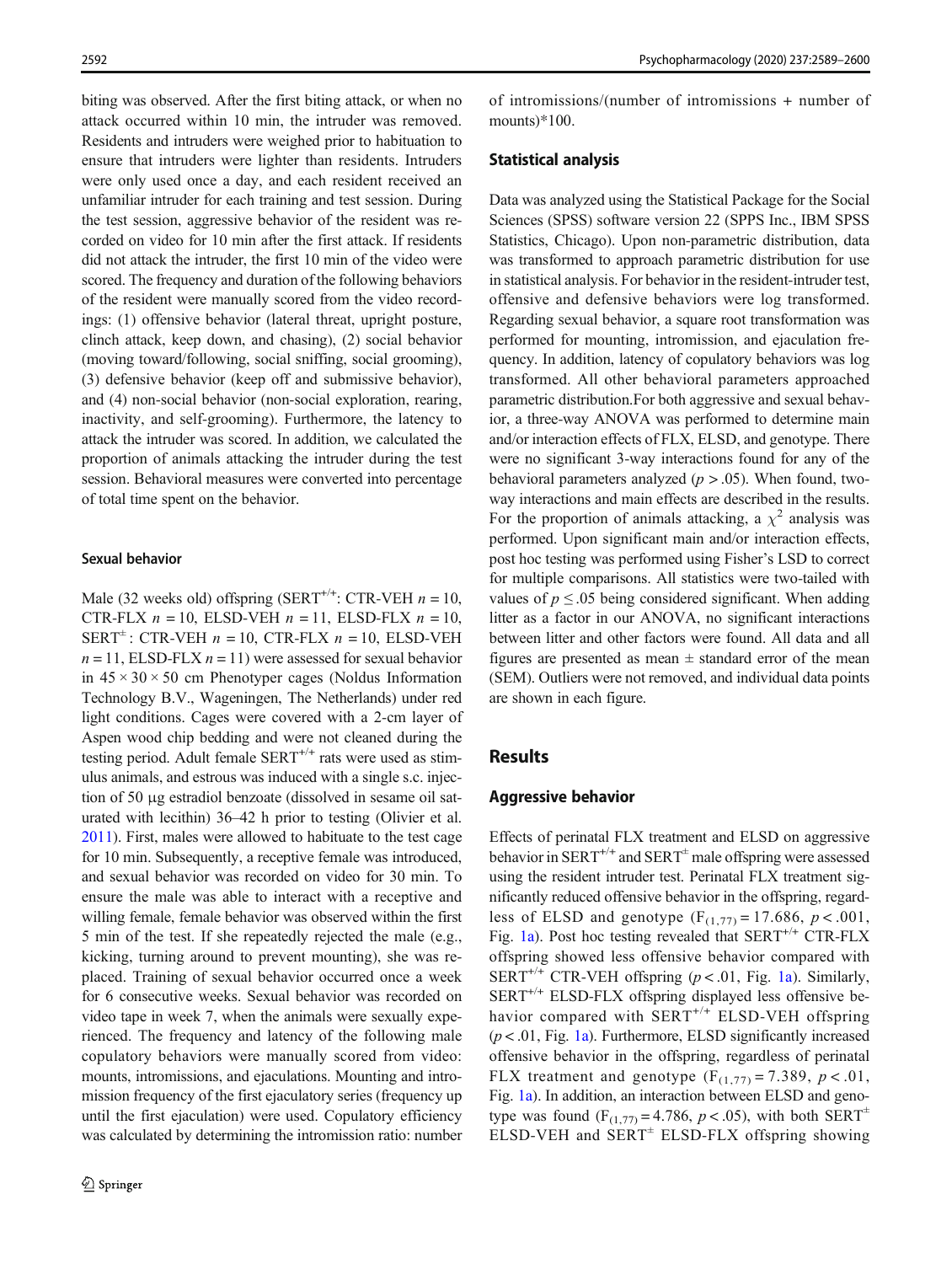<span id="page-4-0"></span>Fig. 1 Effects of perinatal FLX treatment and ELSD on various behaviors of adult male offspring in the resident intruder test. Shown are offensive behavior (a), defensive behavior (b), social behavior (c), non-social behavior (d), attack latency (e), and proportion of animals attacking (f) during the test session.

Figures show mean ±SEM.  $*_{p} \leq .05, **_{p} < .01,$  \$\$  $p < .01$  (vs.  $SERT^{+/+} CTR-VEH$ ).  $n = 9-12$ per group



significantly increased offensive behavior compared with  $SERT^{\pm}$  offspring from same-treated CTR dams (CTR-VEH vs. ELSD-VEH:  $p < .05$ , CTR-FLX vs. ELSD-FLX:  $p < .05$ ), while SERT<sup>+/+</sup> offspring were not affected (Fig. 1a). Also, a tendency toward a main effect of genotype was found with  $SERT^{\pm}$  offspring showing less offensive behavior compared with SERT<sup>+/+</sup> offspring (F<sub>(1,77)</sub> = 3.264,  $p = .08$ , Fig. 1a). More specifically, post hoc testing revealed that  $SERT^{\pm} CTR-VEH$  offspring showed less offensive behavior compared with  $SERT^{+/+} CTR-VEH$  offspring  $(p < .01,$  Fig. 1a). Defensive behavior was not affected by ELSD, perinatal FLX treatment, or offspring genotype  $(p > .05, Fig. 1b)$ . When looking into non-aggressive social behavior, a significant main effect of genotype was found with  $SERT^{\pm}$  offspring showing increased social behavior compared with  $SERT^{+/+}$  offspring, regardless of perinatal FLX treatment and ELSD ( $F_{(1,77)} = 4.901$ ,  $p < .05$ , Fig. 1c). Regarding non-social behavior, a significant interaction between perinatal FLX treatment and genotype was found  $(F_{(1,77)} = 4.578$ ,  $p$  < .05, Fig. 1d). Both SERT<sup>+/+</sup> CTR-FLX and SERT<sup>+/+</sup> ELSD-FLX offspring showed increased non-social behavior compared with VEH-treated counterparts (CTR-FLX vs. CTR-VEH:  $p < .05$ , ELSD-FLX vs. ELSD-VEH:  $p < .01$ ), while perinatal FLX treatment did not affect non-social behavior in  $SERT^{\pm}$  offspring (Fig. 1d). For the attack latency, there was a significant main effect found of perinatal FLX treatment, with perinatal FLX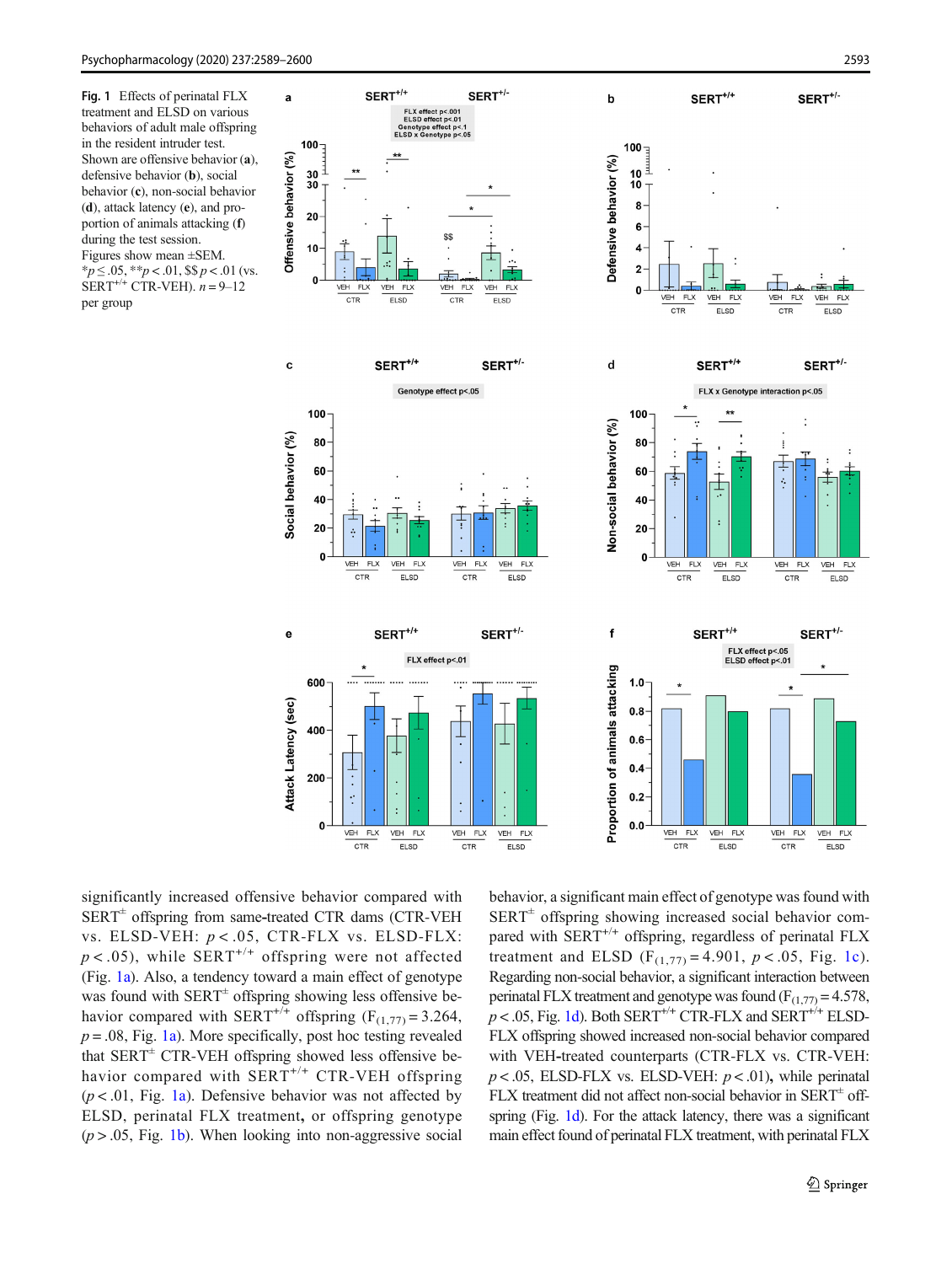treatment increasing the latency to attack the intruder, regardless of ELSD and genotype  $(F_{(1,77)} = 8.101, p < .01, Fig. 1e)$  $(F_{(1,77)} = 8.101, p < .01, Fig. 1e)$ . Post hoc analysis showed that  $SERT^{+/+} CTR-FLX$  offspring had a higher latency to attack the intruder than  $SERT^{+/+} CTR-VEH$  offspring  $(p < .05$ , Fig. 1[e](#page-4-0)). Regarding the proportion of animals attacking the intruder, a significant main effect of perinatal FLX treatment was found, with a smaller proportion of animals attacking, regardless of ELSD and genotype ( $\chi^2$  (1,85) = 7.973, p < .01, Fig. [1f](#page-4-0)). Also, a significant main effect of ELSD was found, with a higher proportion of animals attacking the intruder, regardless of perinatal FLX treatment and genotype ( $\chi^2$  (1,85) = 4.870,  $p < .05$ , Fig. [1f](#page-4-0)). Post hoc testing revealed that a smaller proportion of SERT<sup>+/+</sup> CTR-FLX offspring attacked the intruder than SERT<sup>+/+</sup> CTR-VEH offspring ( $p = .05$ , Fig. [1](#page-4-0)f). Also, a significant smaller proportion of  $SERT^{\pm} CTR-FLX$  offspring attacked the intruder compared with both  $SERT^{\pm}CTR\text{-}VEH (p < .05)$  and SERT<sup> $\pm$ </sup> ELSD-FLX offspring ( $p = .05$ ).

#### Sexual behavior

Effects of perinatal FLX treatment and ELSD on male copulatory behaviors in SERT<sup>+/+</sup> and SERT<sup>+</sup> offspring were assessed after 6 weeks of training, when animals were sexually experienced. A tendency toward an interaction between perinatal FLX treatment and genotype was found for mounting frequency  $(F_{(1,75)} = 3.671, p = .06)$ , with post hoc testing revealing that  $SERT^{+/+} CTR-FLX$ offspring showed less mounting behavior compared with SERT<sup>+/+</sup> CTR-VEH offspring ( $p < .05$ , Fig. [2a\)](#page-6-0). When looking at the latency until the first mount, a significant main effect of genotype was found, with  $SERT^{\pm}$  offspring showing a reduced mounting latency compared with  $SERT^{+/+}$  offspring, regardless of perinatal FLX treatment and ELSD  $(F_{(1,75)} = 3.923, p = .05, Fig. 2b)$  $(F_{(1,75)} = 3.923, p = .05, Fig. 2b)$ . However, post hoc comparisons show no genotype differences between offspring groups. For the number of intromissions, again a significant main effect of genotype was found, with  $SERT<sup>±</sup>$  offspring displaying an increased number of intromissions compared with  $SERT^{+/+}$  offspring, regardless of perinatal FLX treatment and ELSD ( $F_{(1,75)} = 5.702$ ,  $p < .05$ , Fig. [2c\)](#page-6-0). More specifically, post hoc analysis showed that  $SERT^{\pm}$  CTR-FLX offspring performed more intromissions than SERT<sup>+/+</sup> CTR-FLX offspring ( $p < .05$ , Fig. [2c\)](#page-6-0). Also, for the intromission ratio, a significant main effect of genotype was found, with  $SERT^{\pm}$  offspring showing a higher intromission ratio than  $SERT^{+/+}$  offspring, regardless of perinatal FLX treatment and ELSD ( $F_{(1,75)} = 9.924$ ,  $p < .01$ , Fig. [2d\)](#page-6-0). Post hoc analysis revealed that SERT<sup> $±$ </sup> ELSD-VEH offspring had a higher intromission ratio than  $SERT^{+/+} ELSD-VEH$  offspring, suggesting higher copulatory efficiency (Fig. [2d\)](#page-6-0). No other significant main and/or interaction effects were found for the ejaculation frequency (Fig. [2e](#page-6-0)) and other behavioral parameters for copulatory

behavior. Between batches, animals significantly differed in their sexual performance (ejaculation frequency:  $F_{(3,82)} = 14.927$ ,  $p < .001$ ). With an average ejaculation frequency below 1, animals in the second  $(0.53 \pm 0.48)$ , third  $(0.90 \pm 0.21)$ , and fourth  $(0.64 \pm 0.29)$  batch were poor sexual performers and differed significantly from the first batch  $(2.48 \pm 0.20, p < .001)$ , where animals performed normally.

## **Discussion**

In this study, we sought to explore the effects of perinatal FLX treatment and dams' early life stress history, both separately and combined, on aggressive and sexual behavior in adult  $SERT^{+/+}$  and  $SERT^{\pm}$  male offspring. Our main findings demonstrate that perinatal FLX treatment lowered aggressive behavior, especially in  $SERT^{+/+}$  offspring, while early life stress in dams (ELSD) heightened aggressive behavior in  $SERT^{\pm}$ offspring. Perinatal FLX treatment caused mild effects on sexual behavior of  $SERT^{+/+}$  offspring, while ELSD did not affect sexual behavior. Finally, we found genotype-specific effects.  $SERT^{\pm}$  offspring showed less offensive but more sexual activity compared with  $SERT^{+/+}$  rats. Altogether, these data show that both perinatal FLX treatment and ELSD genotype dependently affect social behavior in the offspring.

# Effects of perinatal FLX treatment on offspring aggressive behavior

Against our expectations, FLX treatment in healthy dams reduced aggressive behavior in  $SERT^{+/+}$  offspring. This was reflected in less time spent in offensive behavior, an increased attack latency, and a smaller proportion of animals attacking the intruder. Our findings contradict both clinical and preclinical data, where perinatal SSRI treatment has been associated with an increase in aggressive behavior. In humans, SSRI treatment during pregnancy has been associated with increased externalizing behaviors such as aggression or defiant behavior in 4-year-olds (Oberlander et al. [2007\)](#page-10-0). Similarly, preclinical studies show that perinatal FLX treatment has been associated with an increase in male aggressive behavior during adulthood. FLX treatment during the last week of pregnancy increased the number of foot shock-induced aggressive fighting bouts in adolescent rat offspring (Singh et al. [1998\)](#page-11-0). FLX treatment during the entire pregnancy increased the number and duration of aggressive attacks in adult male mice (Svirsky et al. [2016\)](#page-11-0). In addition, Kiryanova and Dyck ([2014\)](#page-10-0) found that perinatal FLX treatment from G15– PND21 increased the proportion of mice attacking an intruder, while other parameters of aggressive behavior were unaffected. Related to the reduced aggression levels we found in the present study, Yu et al. [\(2014\)](#page-11-0) showed that male mice exposed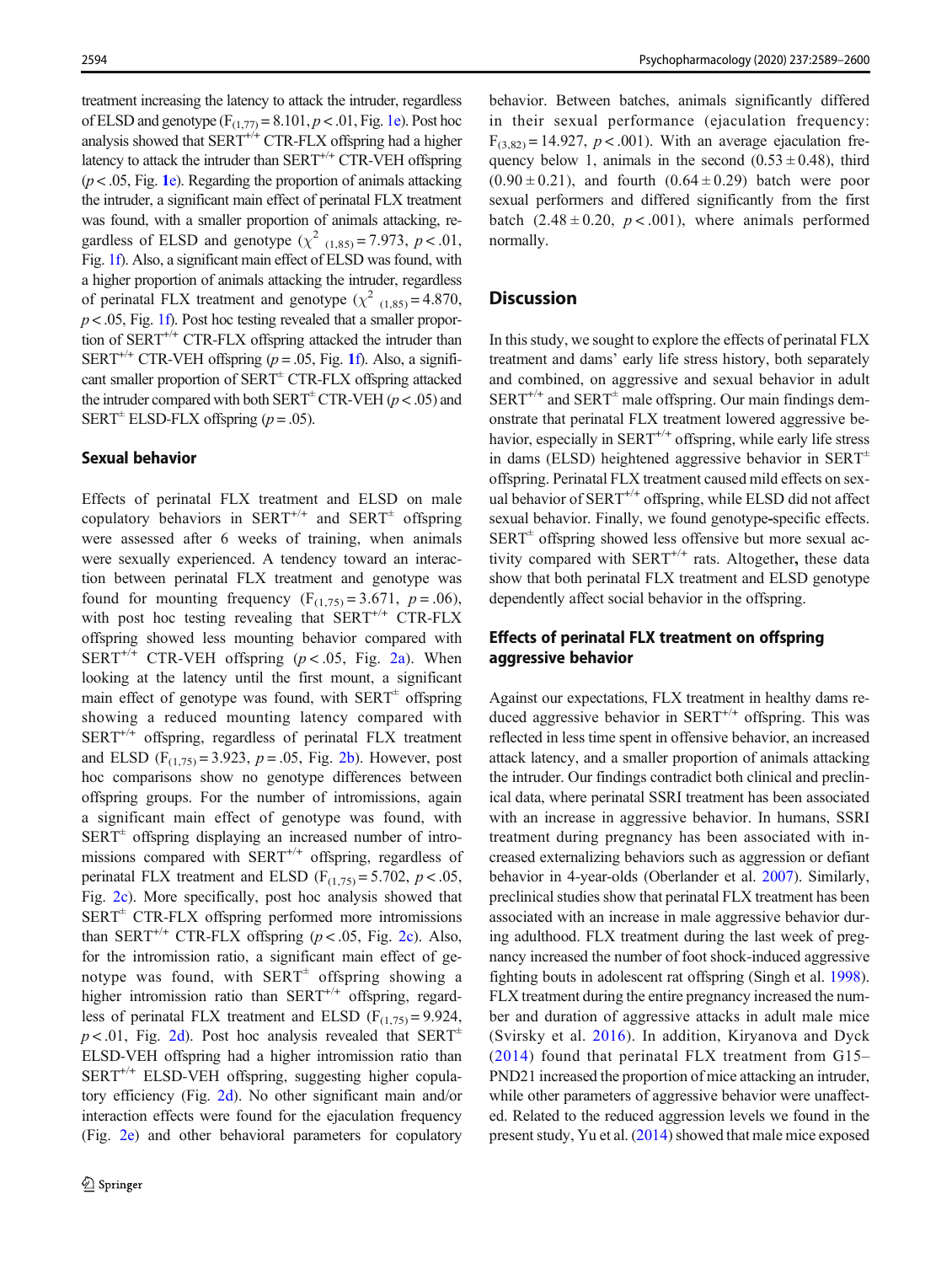<span id="page-6-0"></span>Fig. 2 Effects of perinatal FLX treatment and ELSD on male offspring copulatory behaviors. Shown are the mounting frequency (a), mounting latency (b), intromission frequency (c), intromission ratio (d), and the ejaculation frequency (e). Figures show mean  $\pm$ SEM. \* $p \leq$ 0.05,  $\frac{6}{5} p \le 0.05$  (vs. SERT<sup>+/+</sup>), \$\$  $p < 0.01$  (vs. SERT<sup>+/+</sup>).  $n = 10-11$ per group



to FLX during PND2–PND21 displayed reduced aggressive behavior toward an intruder, even failing to display some characteristic aggressive behaviors such as biting and tail rattling. Furthermore, Lisboa et al. ([2007](#page-10-0)) exposed male mice offspring to FLX throughout pregnancy and lactation (G0– PND21), similar to our study, and found a trend toward an increased attack latency but no effects on number of attacks or attack duration in adult male offspring. All taken together, it seems that prenatal FLX treatment increases offspring aggressive behavior, while postnatal FLX exposure reduces aggressive behavior. However, when FLX is given during both the pre- and postnatal period, results on aggressive behavior in the offspring are inconsistent. One possible explanation for the found reduction in offspring aggressive behavior is that our animals are less motivated to participate in social interactions. We previously found that the animals used in this study engage less in juvenile social play behavior and adult social interactions (Houwing et al. [2019b](#page-10-0)). Indeed, in the present study, we found that FLX-exposed offspring displayed more non-social behaviors, such as non-social exploration. At the same time, FLX-exposed offspring spent a similar amount of time resting, indicating that FLX-exposed offspring were not simply less active than VEH-exposed offspring (data not shown).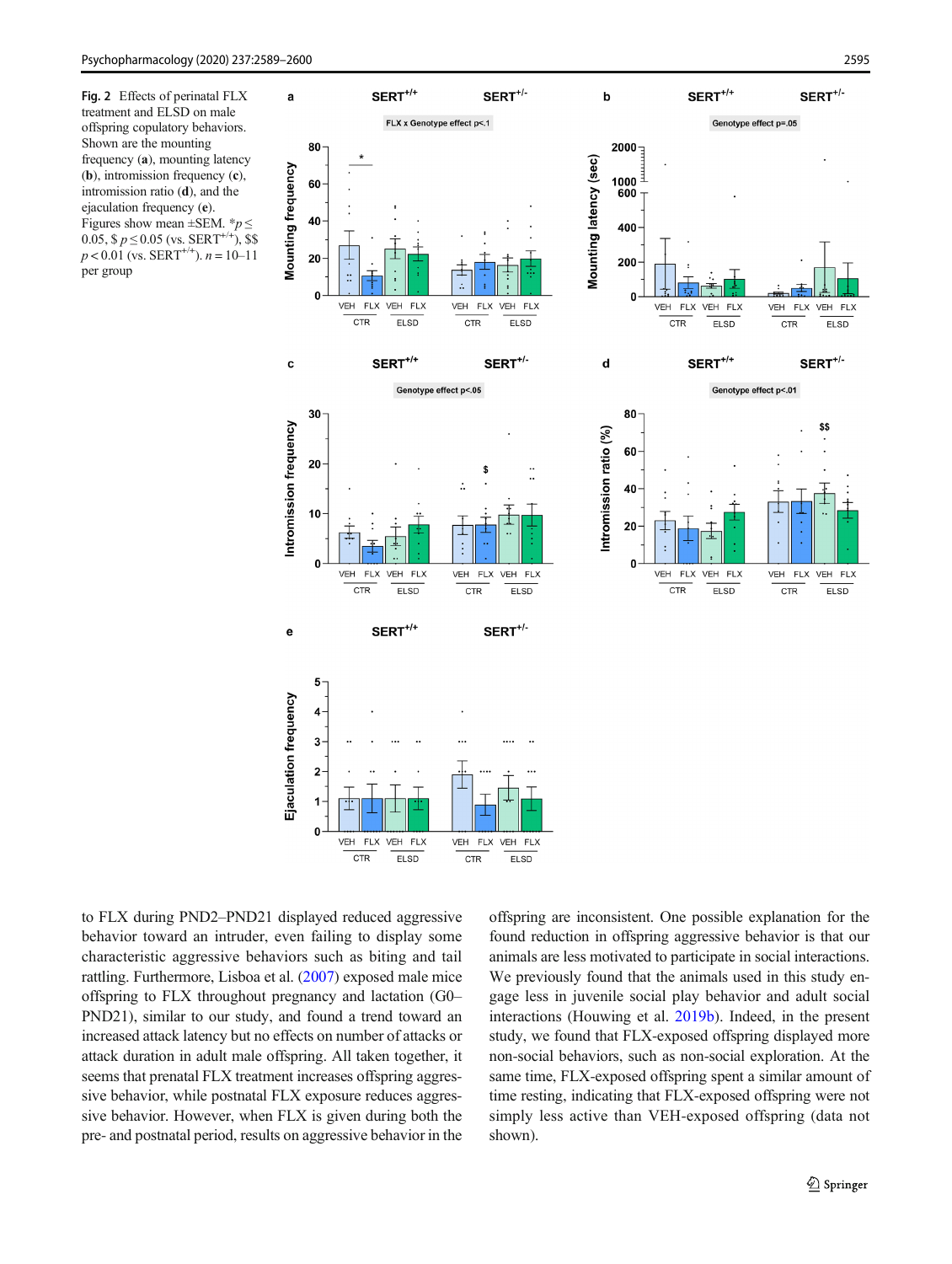Interestingly, reduced aggressive behavior after developmental FLX exposure corresponds with findings in  $SERT^{-/}$ rodents, who similarly display reduced levels of aggression. Both SSRI exposure and diminished SERT expression result in elevated extracellular serotonin levels. Whereas  $SERT^{-/-}$  rodents have chronically elevated 5-HT levels and display reduced aggressive behavior compared with  $SERT^{+/+}$  rodents,  $SERT^{\pm}$  rodents have similar extracellular 5-HT levels to  $SERT^{+/+}$  (reviewed by Houwing et al. [2017](#page-10-0)). Interestingly, we observed reduced offensive behavior in  $SERT^{\pm}$  CTR-VEH offspring when compared with  $SERT^{+/+}$  offspring, while it is often reported that  $SERT^{+/+}$ and  $SERT^{\pm}$  rodents show no differences in behavior. Perhaps these rats function similar under normal conditions but may respond differently under stressful situations. Overall, we found reduced aggressive behavior when animals are exposed to FLX. Discrepancies between studies in aggressive behavior could be attributed to several factors, including the variation in behavioral tests to measure aggressive behavior, species used, FLX dose, and treatment period (pre- versus postnatal) and treatment duration (days versus weeks).

## Effects of perinatal FLX treatment on offspring sexual behavior

Regarding sexual behavior, our findings demonstrated that male CTR offspring, but not ELSD offspring, exposed to perinatal FLX show reduced mounting behavior, specifically in  $SERT^{+/+}$  offspring. However, other copulatory behaviors such as intromissions, ejaculations, and the intromission ratio were not affected, suggesting that sexual motivation is only slightly reduced, while leaving sexual performance intact. In humans, not much is known about SSRI treatment during pregnancy and lactation and the effects it can have on offspring sexual behavior later in life, but preclinical studies found that early SSRI exposure can lead to reduced copulatory behaviors in rodents. For example, when rat pups are treated with the SSRI citalopram from PND8–PND21, the number of mounts, intromissions, and ejaculations are reduced in both naïve and sexually experienced male rats (Harris et al. [2012](#page-10-0); Maciag et al. [2006;](#page-10-0) Rodriguez-Porcel et al. [2011](#page-11-0)). Similarly, FLX exposure during the postnatal period reduced sexual motivation and performance in adult male rats (Rayen et al. [2013](#page-11-0); Rodriguez-Porcel et al. [2011\)](#page-11-0). However, when animals were exposed to FLX during the prenatal period, or throughout the pre- and postnatal period, male copulatory behavior was unaffected in mice (Gouvêa et al. [2008](#page-10-0)) and rats (Cagiano et al. [2008;](#page-9-0) Olivier et al. [2011](#page-11-0); Vieira et al. [2013](#page-11-0)). All in all, the present study shows that perinatal FLX exposure did not affect overall sexual performance, although a small decrease was found in sexual motivation.

# Effects of ELSD on offspring aggressive and sexual behavior

Against our expectations, ELSD increased aggressive behavior in male  $SERT^{\pm}$  offspring, which was reflected in increased offensive behavior toward an intruder. However, when these pups were also exposed to FLX, aggression levels were comparable with the control animals. Our findings contradict previous literature where prenatal stress reduced aggressive behavior in male offspring (Kinsley and Svare [1986](#page-10-0); Kiryanova et al. [2016;](#page-10-0) Patin et al. [2005](#page-11-0)). While prenatal stress reduces aggressive behavior in offspring, stressors during the early postnatal period, such as maternal separation, have the potential to increase inter-male aggression in rats (Veenema et al. [2006\)](#page-11-0) and maternal aggression in mice (Veenema et al. [2007\)](#page-11-0). Although the offspring in the present study were not exposed to maternal separation, their mothers were exposed to maternal separation. Because transgenerational effects of early life stress have been reported in both humans (Esteves et al. [2019](#page-10-0)) and rodents (Weiss et al. [2011\)](#page-11-0), our results in the offspring may be the result of transgenerational effects of early life stress in our dams. One of the mechanisms responsible for the potential transgenerational effects on aggressive behavior is through physiological changes in the dam. Both prenatal stress (Rakers et al. [2017\)](#page-11-0) and maternal separation can induce maternal cortisol (or corticosterone (CORT) in rodents) release which can be transferred to the fetus via the placenta to induce changes in the fetal hypothalamic-pituitary-adrenal axis and subsequent behavioral alterations later in life. In fact, maternal separation for 3 h a day on PND1–14 can increase basal CORT levels and other regulators of the HPA-axis such as hypothalamic CRF mRNA levels in juvenile (Veenema and Neumann [2009\)](#page-11-0) and adult (Plotsky and Meaney [1993](#page-11-0)) male rats. However, 6 h of maternal separation from PND2–15 in our dams did not affect basal CORT levels prior to breeding (Houwing et al. [2019a\)](#page-10-0) and was not measured during pregnancy or in the offspring. Even so, a depressive-like phenotype during pregnancy is likely to induce elevated stress levels in the dams, and maternal-fetal stress transfer is likely to occur (Brummelte and Galea [2010](#page-9-0)), but we do not know whether maternal or fetal CORT levels are correlated with aggression levels in the offspring. Whether the dams exposed to early life stress indeed show more maternal aggression and if these effects are transferred to the offspring remain to be further investigated. Another possibility for the increased aggression found in our offspring is due to altered maternal care of the dam. Prenatal stress can either increase (Rayen et al. [2011\)](#page-11-0), reduce (Smith et al. [2004\)](#page-11-0), or have no effect on maternal care of the dam (Gemmel et al. [2018b](#page-10-0); Kiryanova et al. [2016;](#page-10-0) Pawluski et al. [2012a,](#page-11-0) [b\)](#page-11-0). Predictive maternal separation can increase maternal care of the dam (Franklin et al. [2010\)](#page-10-0), and there is evidence for the behavioral transmission of maternal care behavior from dams to female offspring (reviewed by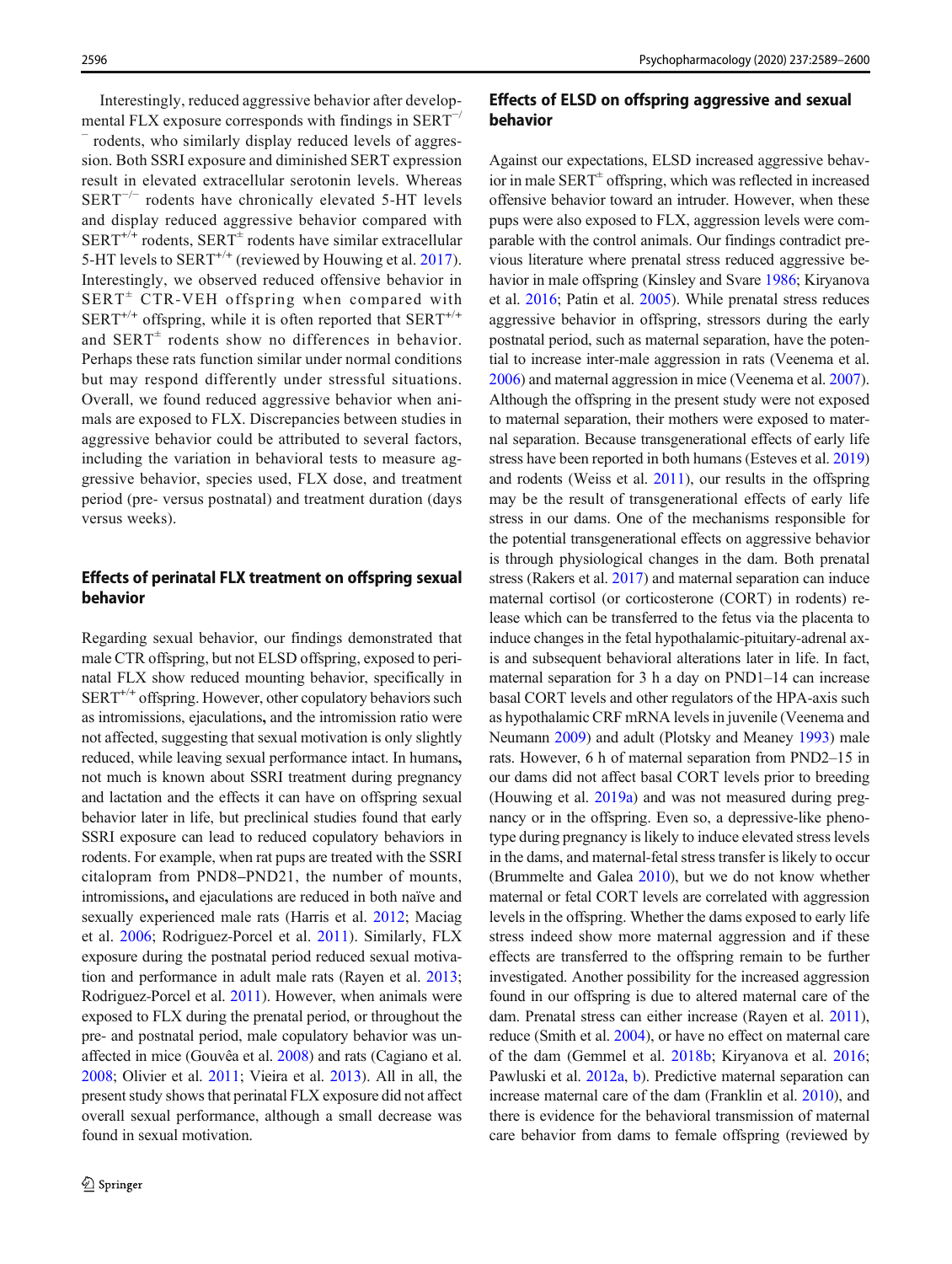Champagne [2008\)](#page-10-0). Whether the observed increase in aggressive behavior in offspring of mothers exposed to early life stress are associated with altered maternal care levels remains to be investigated. Regarding sexual behavior, no effects of ELSD was found on copulatory behaviors of male offspring. These findings are opposed to previous studies that have repeatedly found prenatal stress to impair male sexual behavior (Gerardin et al. [2005](#page-10-0); Hernández-Arteaga et al. [2016](#page-10-0); Masterpasqua et al. [1976](#page-10-0); Wang et al. [2006](#page-11-0)) but are similar to Rayen and colleagues who found no effects of prenatal stress on male (Rayen et al. [2013\)](#page-11-0) and female (Rayen et al. [2014\)](#page-11-0) sexual performance. To our knowledge, the effects of ELSD on male sexual behavior in the next generation have not been documented. Clearly, more research is needed on the transgenerational effects of ELSD on sexual behavior performance of male offspring.

# Effects of offspring SERT genotype and its interaction with perinatal FLX treatment and ELSD

Our results demonstrated that  $SERT^{\pm}$  males showed reduced offensive behavior and increased non-aggressive social behavior compared with SERT<sup>+/+</sup> offspring. Furthermore,  $SERT<sup>±</sup>$  males showed a decreased mounting latency and increased intromission frequency and intromission ratio compared with  $SERT^{+/+}$  males, suggesting increased sexual motivation and copulatory efficiency, without affecting sexual performance. This is surprising, as differences in aggressive and sexual behavior between  $SERT^{+/+}$  and  $SERT^{\pm}$  rodents have not been found before (Chan et al. [2011;](#page-10-0) Esquivel-Franco et al. [2018](#page-10-0); Homberg et al. [2007\)](#page-10-0), and SERT<sup> $-/-$ </sup> rodents usually show impaired sexual behavior (Chan et al. [2011\)](#page-10-0). When  $SERT<sup>±</sup>$  offspring were split for treatment groups, not many differences were found. In fact, when just looking at  $SERT^{\pm}$ CTR-VEH offspring, which is the most comparable group to previous literature, we only find offensive behavior to be reduced while sexual behavior is unaltered.

Next, we were interested in a possible interaction between offspring SERT genotype and perinatal FLX treatment. In primates, having the short (S) allele for a polymorphism in the promoter region of the SERT gene results in lower SERT expression. Lower SERT expression has been associated with a poorer response to FLX treatment (Stevenson [2018\)](#page-11-0). Keeping this in mind, the reduced SERT expression in our  $SERT^{\pm}$  rats might play a role in the response to perinatal SSRI exposure as well. Interestingly, effects of perinatal FLX treatment on aggressive behavior were primarily observed in  $SERT^{+/+}$  offspring and almost completely absent in  $SERT^{\pm}$ offspring. Our study even shows that levels of offensive behavior in  $SERT^{\pm}$  offspring were quite low to begin with, which may have concealed effects of perinatal FLX treatment. When it comes to sexual behavior, perinatal FLX treatment and SERT genotype interacted to decrease mounting in  $SERT^{+/+}$  offspring only. Consequently, our findings suggest that  $SERT^{\pm}$  offspring are less sensitive to developmental FLX exposure than  $SERT^{+/+}$  offspring. Furthermore, we found an interaction between SERT genotype and ELSD on offspring offensive behavior. In fact, ELSD increased offensive behavior in SERT<sup> $\pm$ </sup> offspring only, suggesting that SERT<sup> $\pm$ </sup> male offspring are more sensitive to ELSD than  $SERT^{+/+}$  offspring. Our results seem in line with the finding that human S-allele carriers that are exposed to stressful life events are more susceptible to stress and have an increased risk to develop mental disorders like major depression. All in all, our results indicate that  $SERT^{\pm}$  offspring are less sensitive to FLX-induced effects on sexual behavior while being more sensitive to ELSDinduced effects on aggressive behavior.

#### Limitations and future perspectives

After analyzing our data, we discovered that a large part of our males used for sexual behavior were poor sexual performers. In fact, 46% of our male offspring did not ejaculate at all during the 30-min test session, while sexually experienced  $SERT^{+/+}$  and  $SERT^{\pm}$  Wistar rats usually ejaculate on average 2.5 times (Chan et al. [2011](#page-10-0)). Poor sexual performers were present in all treatment groups. However, frequencies of other copulatory behaviors were within normal range. We also discovered that there were differences in the 4 batches tested. In fact, the 2nd, 3rd, and 4th batches were poor sexual performers, while the 1st batch performed normally. Further analysis did not show an interaction between batch and perinatal FLX treatment, ELSD, or genotype on any of the behavioral parameters tested and indicated a main effect of batch only. Even so, this difference in sexual performance between batches could have concealed effects of FLX, ELSD, or genotype on sexual behavior, which could be present when sexual performance is normal across all batches. Factors responsible for poor sexual performance in these batches might be related to subtle changes during the experiments such as a different season or having a different experimenter that performed testing with each batch (although all data were scored by the same experimenter), but the exact factor remains unknown. Future studies should preferably use one batch of animals, where at least CTR animals should on average display normal sexual performance. Another limitation of the study is that all animals underwent other behavioral tests prior to testing for aggressive and sexual behavior. Being exposed to a behavioral test battery is known to potentially change behavioral outcomes compared with animals naïve for testing experience (McIlwain et al. [2001\)](#page-10-0). The animals used for aggressive behavior were previously exposed to (playful) friendly social interactions at juvenile and adult age, which we believe will have minimal effects on aggressive behavior. Animals used for sexual behavior previously underwent testing for anxiety and depressive-like behavior, which could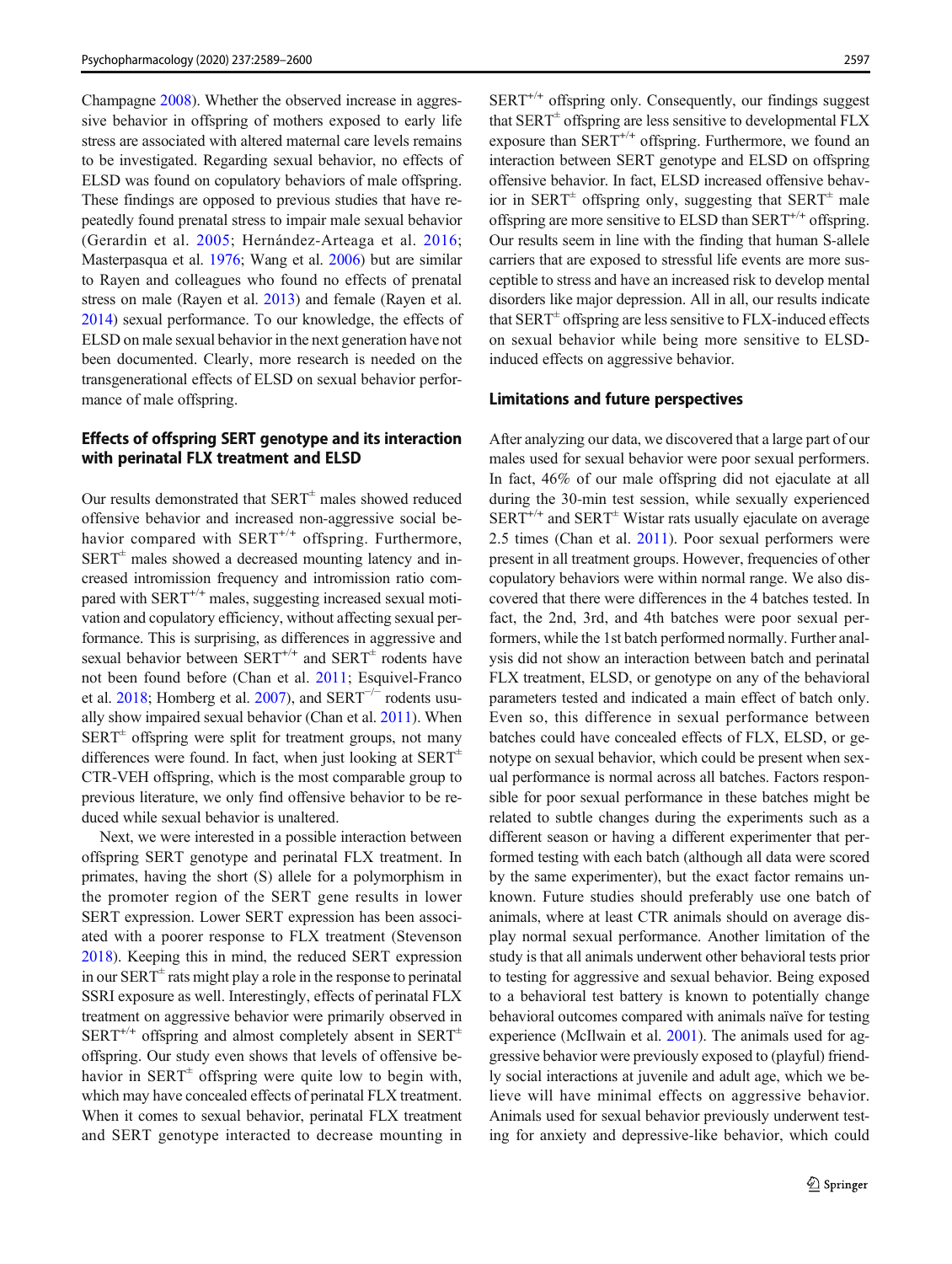<span id="page-9-0"></span>potentially affect behavioral outcomes. Furthermore, sexual behavior was trained once a week for 7 consecutive weeks. Thus, the behavior reported here is of experienced males, which is comparable with previous studies testing males after several sexual training sessions (Olivier et al. [2011](#page-11-0); Rodriguez-Porcel et al. [2011\)](#page-11-0).

Furthermore, the present study investigated male aggressive and sexual behavior only. Previously, it has been shown that effects of developmental FLX exposure can have opposite effects on male and female sexual behavior (Rayen et al. [2013,](#page-11-0) [2014\)](#page-11-0). Rayen et al. [\(2013\)](#page-11-0) showed that early postnatal FLX exposure reduces copulatory behaviors in males, while female proceptive and receptive behaviors were facilitated (Rayen et al. [2014\)](#page-11-0). In addition, potential alterations in female aggression, for example, maternal aggression, after perinatal FLX exposure and maternal stress have not been investigated before. Therefore, future research should include both sexes when looking at the effects of perinatal FLX treatment and maternal stress on offspring aggressive and sexual behavior.

# Conclusions

In summary, our research showed that perinatal FLX treatment has profound long-term effects on male aggressive behavior, while having little impact on male sexual behavior. Our results add to the increasing amount of clinical and preclinical literature linking perinatal SSRI treatment to alter neurobehavioral development in the offspring and suggest a role for offspring SERT genotype. However, the underlying maternal depression might also contribute to long-term neurobehavioral alterations in the offspring. The risks and benefits of SSRI use during pregnancy therefore need further investigation, and more studies should include a translational animal model of maternal depression, to provide better insights into the effects in the offspring. Furthermore, future studies should include both male and female offspring to determine implications for behavioral development later in life. Altogether, understanding the effects of SSRI use during pregnancy and the postnatal period can help depressed women to make more informed decisions about the initiation or continuation of antidepressant treatment during pregnancy.

Acknowledgments We thank Christa Reitzema-Klein and Linda Pals-Robben for their assistance with female oviduct ligations, Christa Reitzema-Klein for assistance with the resident-intruder test, and Judith Swart and Jolien de Weerd for their assistance with sexual behavior experiments.

Author contributions Study design, J.O., D.H., and S. de B.; Dam treatment and animal caretaking, D.H., J.O., and A.R.; behavioral experiments, D.H., K.S., E.S., and C.A.; genotyping, D.H. and A.R.; manual scoring of observational data, D.H. and D. E-F.; data analysis, D.H.; writing, original draft preparation, D.H.; writing, review, and editing, J.O., S. de B., A.R., and D.H.; supervision, J.O. All authors have finalized and approved the content.

Funding information This work was supported by the NARSAD young investigator grant from the Brain and Behavior Research Foundation (Grant No. 25206) and by the European Union's Horizon 2020 Research and Innovation Programme under the Marie Skłodowska-Curie (Grant Agreement No. 660152).

#### Compliance with ethical standards

Conflict of interest The authors declare that they have no conflict of interest.

Abbreviations CORT, Corticosterone; CTR, Control; ELS, Early life stress; ELSD, Early life stress in dams; FLX, Fluoxetine; G, Gestational day; MS, Maternal separation; PND, Postnatal day; SERT, Serotonin transporter; SSRI, Selective serotonin reuptake inhibitor; VEH, Vehicle

Open Access This article is licensed under a Creative Commons Attribution 4.0 International License, which permits use, sharing, adaptation, distribution and reproduction in any medium or format, as long as you give appropriate credit to the original author(s) and the source, provide a link to the Creative Commons licence, and indicate if changes were made. The images or other third party material in this article are included in the article's Creative Commons licence, unless indicated otherwise in a credit line to the material. If material is not included in the article's Creative Commons licence and your intended use is not permitted by statutory regulation or exceeds the permitted use, you will need to obtain permission directly from the copyright holder. To view a copy of this licence, visit <http://creativecommons.org/licenses/by/4.0/>.

# References

- Anderson DJ (2012) Optogenetics, sex, and violence in the brain: implications for psychiatry. BPS 71:1081–1089. [https://doi.org/10.1016/](https://doi.org/10.1016/j.biopsych.2011.11.012) [j.biopsych.2011.11.012](https://doi.org/10.1016/j.biopsych.2011.11.012)
- Azmitia EC (2001) Modern views on an ancient chemical: serotonin effects on cell proliferation, maturation, and apoptosis. Brain Res Bull 56:413–424. [https://doi.org/10.1016/S0361-9230\(01\)00614-1](https://doi.org/10.1016/S0361-9230(01)00614-1)
- Brown HK, Hussain-Shamsy N, Lunsky Y, Dennis CLE, Vigod SN (2017) The association between antenatal exposure to selective serotonin reuptake inhibitors and autism: a systematic review and meta-analysis. J Clin Psychiatry 78:e48–e58. [https://doi.org/10.](https://doi.org/10.4088/JCP.15r10194) [4088/JCP.15r10194](https://doi.org/10.4088/JCP.15r10194)
- Brummelte S, Galea LAM (2010) Depression during pregnancy and postpartum: contribution of stress and ovarian hormones. Prog Neuropsychopharmacol Biol Psychiatry 34:766–776. [https://doi.](https://doi.org/10.1016/j.pnpbp.2009.09.006) [org/10.1016/j.pnpbp.2009.09.006](https://doi.org/10.1016/j.pnpbp.2009.09.006)
- Cagiano R, Flace P, Bera I, Maries L, Cioca G, Sabatini R, Benagiano V, Auteri P, Marzullo A, Vermesan D, Stefanelli R, Ambrosi G (2008) Neurofunctional effects in rats prenatally exposed to fluoxetine. Eur Rev Med Pharmacol Sci 12:137–148
- Caspi A, Sugden K, Moffitt TE, Taylor A, Craig IW, Harrington H, McClay J, Mill J, Martin J, Braithwaite A, Poulton R (2003) Influence of life stress on depression: moderation by a polymorphism in the 5-HTT gene. Science 301:386–389. [https://doi.org/](https://doi.org/10.1126/science.1083968) [10.1126/science.1083968](https://doi.org/10.1126/science.1083968)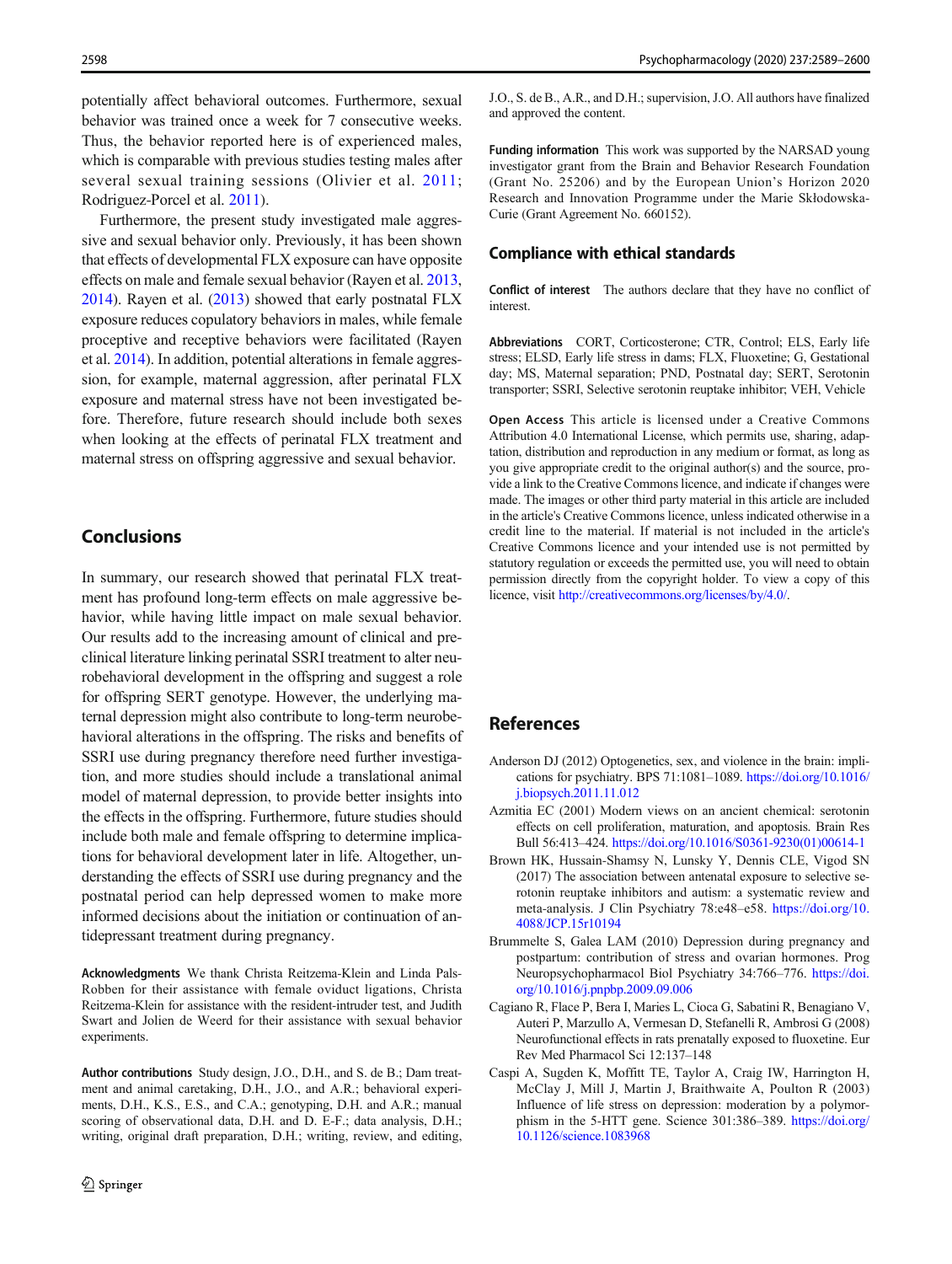- <span id="page-10-0"></span>Champagne FA (2008) Epigenetic mechanisms and the transgenerational effects of maternal care. Front Neuroendocrinol 29:386–397. [https://](https://doi.org/10.1016/j.yfrne.2008.03.003) [doi.org/10.1016/j.yfrne.2008.03.003](https://doi.org/10.1016/j.yfrne.2008.03.003)
- Chan JSW, Snoeren EMS, Cuppen E, Waldinger MD, Olivier B, Oosting RS (2011) The serotonin transporter plays an important role in male sexual behavior: a study in serotonin transporter knockout rats. J Sex Med 8:97–108. <https://doi.org/10.1111/j.1743-6109.2010.01961.x>
- El Aidy S, Ramsteijn AS, Dini-Andreote F, van Eijk R, Houwing DJ, Salles JF et al (2017) Serotonin transporter genotype modulates the gut microbiota composition in young rats, an effect augmented by early life stress. Front Cell Neurosci 11:1–12. [https://doi.org/10.](https://doi.org/10.3389/fncel.2017.00222) [3389/fncel.2017.00222](https://doi.org/10.3389/fncel.2017.00222)
- Esquivel-Franco DC, Olivier B, Waldinger MD, Gutiérrez-Ospina G, Olivier JDA (2018) Tramadol's inhibitory effects on sexual behavior: pharmacological studies in serotonin transporter knockout rats. Front Pharmacol 9:1–11. [https://doi.org/10.3389/fphar.2018.00676](http://creativecommons.org/licenses/by/4.0/)
- Esteves KC, Jones CW, Ph D, Wade M, Ph D, Callerame K et al (2019) Adverse childhood experiences: implications for offspring telomere length and psychopathology. Am J Psychiatry 177:1–11. [https://doi.](https://doi.org/10.1176/appi.ajp.2019.18030335) [org/10.1176/appi.ajp.2019.18030335](https://doi.org/10.1176/appi.ajp.2019.18030335)
- Franklin TB, Russig H, Weiss IC, Grff J, Linder N, Michalon A et al (2010) Epigenetic transmission of the impact of early stress across generations. Biol Psychiatry 68:408–415. [https://doi.org/10.1016/j.](https://doi.org/10.1016/j.biopsych.2010.05.036) [biopsych.2010.05.036](https://doi.org/10.1016/j.biopsych.2010.05.036)
- Gaspar P, Cases O, Maroteaux L (2003) The developmental role of serotonin: news from mouse molecular genetics. Nat Rev Neurosci 4: 1002–1012. <https://doi.org/10.1038/nrn1256>
- Gemmel M, Bögi E, Ragan C, Hazlett M, Dubovicky M, van den Hove DL, Oberlander TF, Charlier TD, Pawluski JL (2018a) Perinatal selective serotonin reuptake inhibitor medication (SSRI) effects on social behaviors, neurodevelopment and the epigenome. Neurosci Biobehav Rev 85:102–116. [https://doi.org/10.1016/j.neubiorev.](https://doi.org/10.1016/j.neubiorev.2017.04.023) [2017.04.023](https://doi.org/10.1016/j.neubiorev.2017.04.023)
- Gemmel M, Kokras N, Dalla C, Pawluski JL (2018b) Perinatal fluoxetine prevents the effect of pre-gestational maternal stress on 5-HT in the PFC, but maternal stress has enduring effects on mPFC synaptic structure in offspring. Neuropharmacology 128:168–180. [https://](https://doi.org/10.1016/j.neuropharm.2017.10.009) [doi.org/10.1016/j.neuropharm.2017.10.009](https://doi.org/10.1016/j.neuropharm.2017.10.009)
- Gentile S (2005) SSRIs in pregnancy and lactation. CNS Drugs 19:623– 633. <https://doi.org/10.2165/00023210-200519070-00004>
- Gerardin DCC, Pereira OCM, Kempinas WG, Florio JC, Moreira EG, Bernardi MM (2005) Sexual behavior, neuroendocrine, and neurochemical aspects in male rats exposed prenatally to stress. Physiol Behav 84:97–104. <https://doi.org/10.1016/j.physbeh.2004.10.014>
- Gouvêa TS, Morimoto HK, de Faria MJSS, Moreira EG, Gerardin DCC (2008) Maternal exposure to the antidepressant fluoxetine impairs sexual motivation in adult male mice. Pharmacol Biochem Behav 90:416–419. <https://doi.org/10.1016/j.pbb.2008.03.025>
- Hanley GE, Brain U, Oberlander TF (2015) Prenatal exposure to serotonin reuptake inhibitor antidepressants and childhood behavior. Pediatr Res 78:174–180. <https://doi.org/10.1038/pr.2015.77>
- Harris SS, MacIag D, Simpson KL, Lin RCS, Paul IA (2012) Dosedependent effects of neonatal SSRI exposure on adult behavior in the rat. Brain Res 1429:52–60. [https://doi.org/10.1016/j.brainres.](https://doi.org/10.1016/j.brainres.2011.10.025) [2011.10.025](https://doi.org/10.1016/j.brainres.2011.10.025)
- Heikkinen T, Ekblad U, Palo P, Laine K (2003) Pharmacokinetics of fluoxetine and norfluoxetine in pregnancy and lactation. Clin Pharmacol Ther 73:330–337. [https://doi.org/10.1016/S0009-](https://doi.org/10.1016/S0009-9236(02)17634-X) [9236\(02\)17634-X](https://doi.org/10.1016/S0009-9236(02)17634-X)
- Hernández-Arteaga E, Hernández-González M, Rentería MLR, Almanza-Sepúlveda ML, Guevara MA, Silva MA, Jaime HB (2016) Prenatal stress alters the developmental pattern of behavioral indices of sexual maturation and copulation in male rats. Physiol Behav 163:251–257. [https://doi.org/10.1016/j.physbeh.2016.05.](https://doi.org/10.1016/j.physbeh.2016.05.008) [008](https://doi.org/10.1016/j.physbeh.2016.05.008)
- Homberg JR, Pattij T, Janssen MCW, Ronken E, De Boer SF, Schoffelmeer ANM et al (2007) Serotonin transporter deficiency in rats improves inhibitory control but not behavioural flexibility. Eur J Neurosci 26:2066–2073. [https://doi.org/10.1111/j.1460-9568.](https://doi.org/10.1111/j.1460-9568.2007.05839.x) [2007.05839.x](https://doi.org/10.1111/j.1460-9568.2007.05839.x)
- Houwing DJ, Buwalda B, van der Zee EA, de Boer SF, Olivier JDA (2017) The serotonin transporter and early life stress: translational perspectives. Front Cell Neurosci 11:1–16. [https://doi.org/10.3389/](https://doi.org/10.3389/fncel.2017.00117) [fncel.2017.00117](https://doi.org/10.3389/fncel.2017.00117)
- Houwing DJ, Ramsteijn AS, Riemersma IW, Olivier JDA (2019a) Maternal separation induces anhedonia in female heterozygous serotonin transporter knockout rats. Behav Brain Res 356:204–207. <https://doi.org/10.1016/j.bbr.2018.08.031>
- Houwing DJ, Staal L, Swart JM, Ramsteijn AS, Wöhr M, de Boer SF, Olivier JDA (2019b) Subjecting dams to early life stress and perinatal fluoxetine treatment differentially alters social behavior in young and adult rat offspring. Front Neurosci 13:1–15. [https://doi.](https://doi.org/10.3389/fnins.2019.00229) [org/10.3389/fnins.2019.00229](https://doi.org/10.3389/fnins.2019.00229)
- Kaplan YC, Keskin-Arslan E, Acar S, Sozmen K (2017) Maternal SSRI discontinuation, use, psychiatric disorder and the risk of autism in children: a meta-analysis of cohort studies. Br J Clin Pharmacol 83: 2798–2806. <https://doi.org/10.1111/bcp.13382>
- Kinsley C, Svare B (1986) Prenatal stress reduces intermale aggression in mice. Physiol Behav 36:783–786. [https://doi.org/10.1016/0031-](https://doi.org/10.1016/0031-9384(86)90369-0) [9384\(86\)90369-0](https://doi.org/10.1016/0031-9384(86)90369-0)
- Kiryanova V, Dyck RH (2014) Increased aggression, improved spatial memory, and reduced anxiety-like behaviour in adult male mice exposed to fluoxetine early in life. Dev Neurosci 36:396–408. <https://doi.org/10.1159/000363102>
- Kiryanova V, Meunier SJ, Vecchiarelli HA, Hill MN, Dyck RH (2016) Effects of maternal stress and perinatal fluoxetine exposure on behavioral outcomes of adult male offspring. Neuroscience 320:281– 296. <https://doi.org/10.1016/j.neuroscience.2016.01.064>
- Koolhaas JM, Coppens CM, de Boer SF, Buwalda B, Meerlo P, Timmermans PJ a (2013) The resident-intruder paradigm: a standardized test for aggression, violence and social stress. J Vis Exp 1–7. <https://doi.org/10.3791/4367>
- Lisboa SFS, Oliveira PE, Costa LC, Venâncio EJ, Moreira EG (2007) Behavioral evaluation of male and female mice pups exposed to fluoxetine during pregnancy and lactation. Pharmacology 80:49– 56. <https://doi.org/10.1159/000103097>
- Maciag D, Simpson KL, Coppinger D, Lu Y, Wang Y, Lin RCS, Paul IA (2006) Neonatal antidepressant exposure has lasting effects on behavior and serotonin circuitry. Neuropsychopharmacology 31:47– 57. <https://doi.org/10.1038/sj.npp.1300823>
- Masterpasqua F, Chapman RH, Lore RK (1976) The effects of prenatal psychological stress on the sexual behavior and reactivity of male rats. Dev Psychobiol 9:403–411. [https://doi.org/10.1002/dev.](https://doi.org/10.1002/dev.420090503) [420090503](https://doi.org/10.1002/dev.420090503)
- McIlwain KL, Merriweather MY, Yuva-Paylor LA, Paylor R (2001) The use of behavioral test batteries: effects of training history. Physiol Behav 73:705–717. [https://doi.org/10.1016/S0031-](https://doi.org/10.1016/S0031-9384(01)00528-5) [9384\(01\)00528-5](https://doi.org/10.1016/S0031-9384(01)00528-5)
- Noorlander CW, Ververs FFT, Nikkels PGJ, van Echteld CJA, Visser GHA, Smidt MP (2008) Modulation of serotonin transporter function during fetal development causes dilated heart cardiomyopathy and lifelong behavioral abnormalities. PLoS One 3:2–11. [https://doi.](https://doi.org/10.1371/journal.pone.0002782) [org/10.1371/journal.pone.0002782](https://doi.org/10.1371/journal.pone.0002782)
- Oberlander TF, Reebye P, Misri S, Papsdorf M, Kim J, Grunau RE (2007) Externalizing and attentional behaviors in children of depressed mothers treated with a selective serotonin reuptake inhibitor antidepressant during pregnancy. Arch Pediatr Adolesc Med 161: 22–29. <https://doi.org/10.1001/archpedi.161.1.22>
- Oberlander TF, Papsdorf M, Brain UM, Misri S, Ross C, Grunau RE (2010) Prenatal effects of selective serotonin reuptake inhibitor antidepressants, serotonin transporter promoter genotype (SLC6A4),